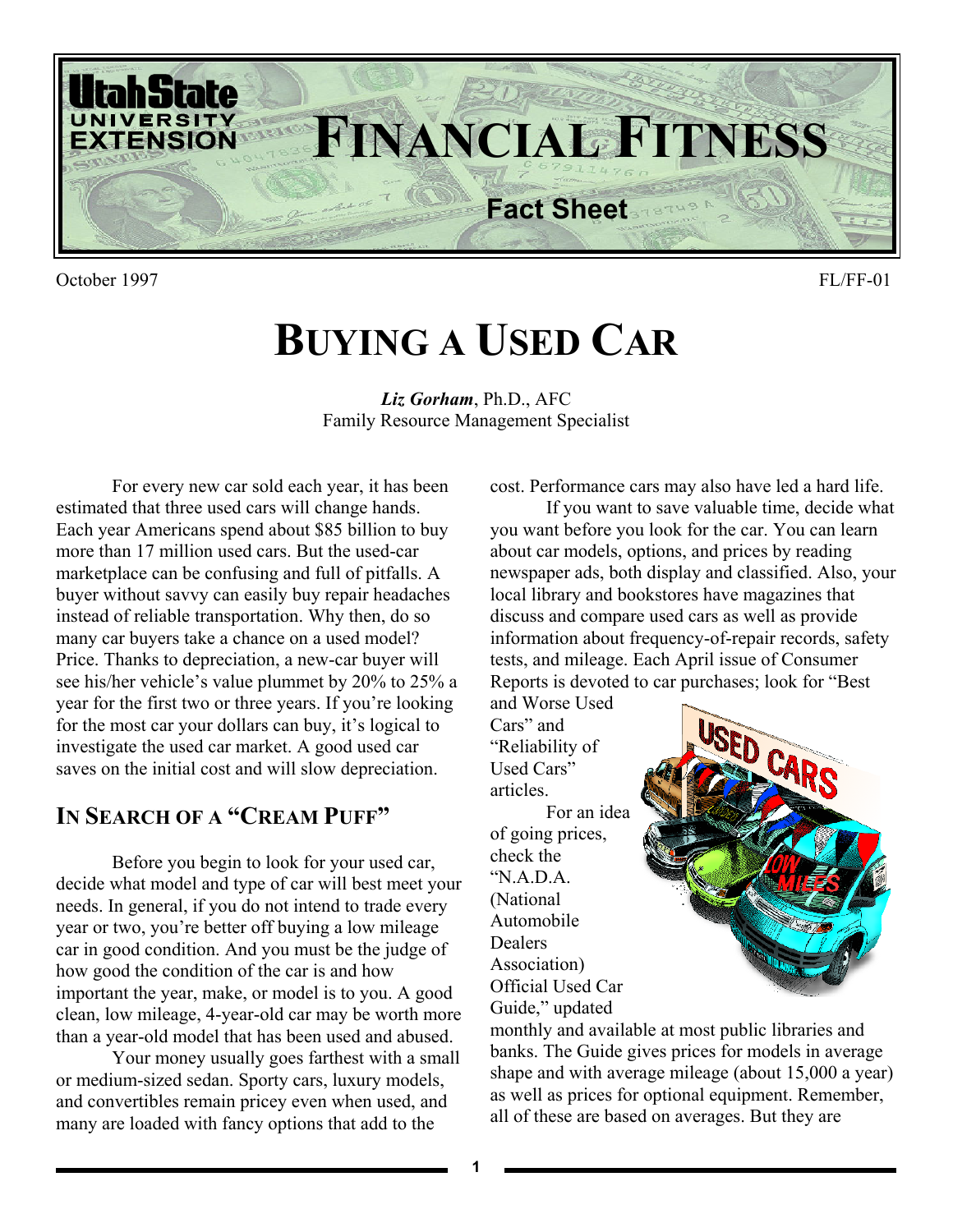reasonably accurate measures because it is the dealers themselves who paid the prices listed to stock their used car lots. Other lists show the average bank loan value. This can serve as the basis for how much of the purchase price your bank or credit union will finance. In all cases, the figures quoted are based on other cars, not the one you are considering, so don't depend on them for anything more than a guideline. You can, however, use these prices to judge the "price break" between the wholesale price the dealers paid and the retail price that you will pay. Usually, the "price break" allows you to make an offer lower than the asking price of the car which the dealer can accept without losing money on the sale.

Another source for estimating the value of a used car is the Kelley Blue Book. Check your local library, financial institutions, or web site [http://www.kbb.com/].

# **CHECK THE CAR PEDIGREE**

Carfax, a company out of Fairfax, Va., sells detailed information on used cars and trucks. With the VIN or Vehicle Identification Number, they will track the 1981 or newer vehicle's history using their database of 190 million vehicles. Included in the car pedigree are odometer discrepancies, any liens, if wrecked or damaged by flood, salvaged, recalled by the government or a manufacturer, or returned under the state's lemon laws. The price for ordering a car pedigree is \$12.50 on their computer web site [http://carfaxreport.com/]. Without a computer you can dial 800-FINDVIN (800-346-3846), to order a



report by phone at a charge of \$20. You can also receive the report by fax or e-mail. Be sure to have your credit card and 17-character VIN number ready to speed the processing time.

By phoning the National Highway Traffic Safety Administration's Auto Safety Hotline (800- 424-9393) you can find out if cars of the model year you're considering have ever been recalled, and for what. To see if a particular car was involved, get the car's VIN number. You can check on GM, Chrysler, or Ford cars at a local dealer; with other makes, check through the manufacturer. You can then ask the seller to show you documents confirming that the defect was fixed.

### **BUYING FROM A DEALER**

New-car dealers who also sell used cars usually are more expensive than independent used-car lots, but it's there you'll often find late models in good shape that the dealer got as trade-ins. The best cars on the lot are usually



the ones of the make the dealer sells. These dealerships have service facilities, usually offer a warranty, and have a fixed address where you can complain in case of problems.

The stock at independent used-car lots may be cheaper, but the quality of the merchandise may be more doubtful. If you do not have first-hand knowledge of the dealer—whether a new car lot or a used car dealership—you should ask for names and addresses of previous used car owners who bought more than 6 months ago. A good, reliable dealer will give you this information. Then contact these people and find out how they were treated after the sale, what kind of service they got, and whether or not the car was as reliable as it was represented to be.

# **BUYER'S GUIDES**

If you go to a dealer for a used car, look for a "Buyer's Guide" sticker on the window of each car. Required by the Federal Trade Commission's Used Car Rule, the Buyer's Guide tells you:

 $\triangleleft$  The terms of any warranty, including its duration, systems covered, and the percentage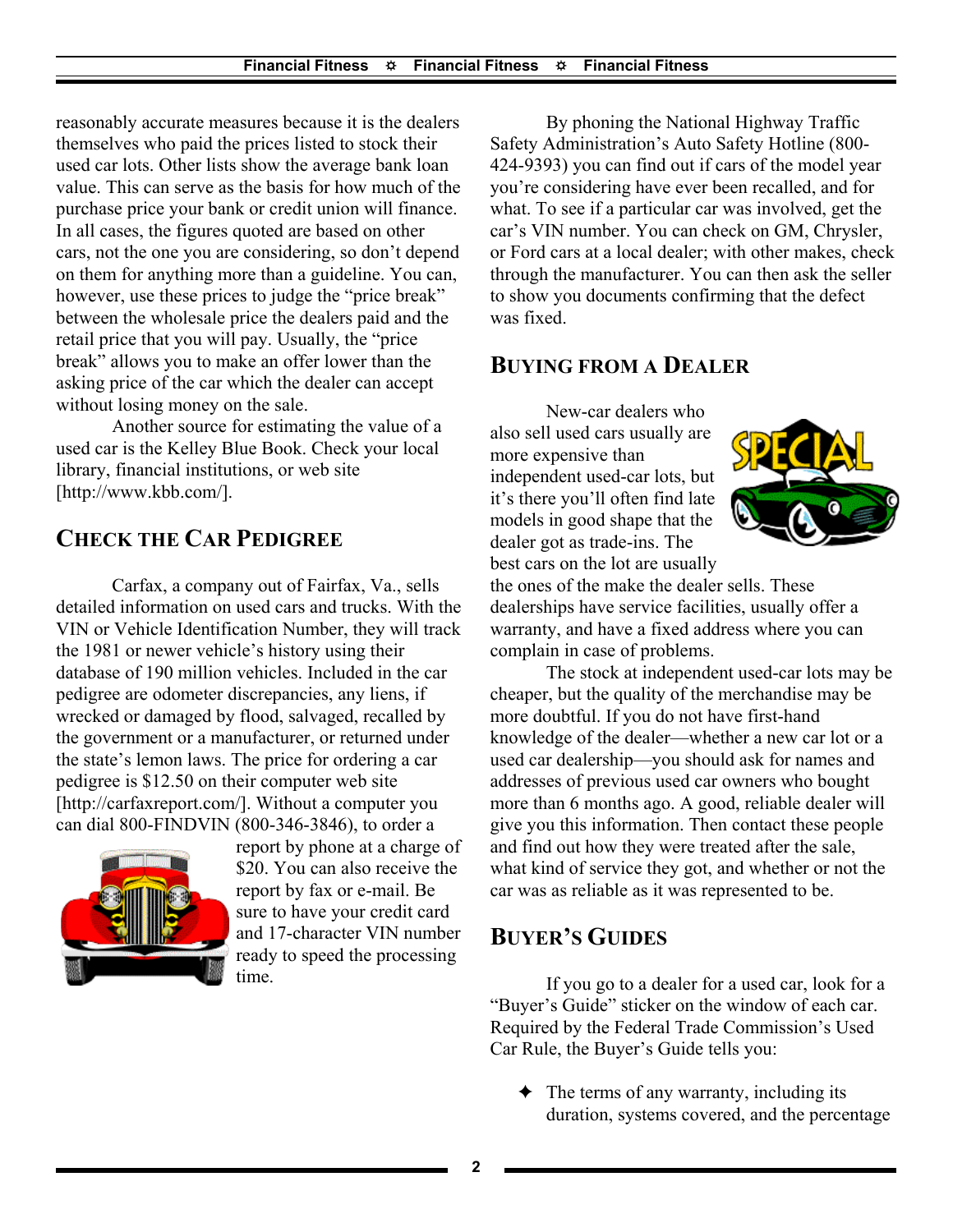of repair costs the dealer will pay.

- $\triangle$  Prominent statement saying that if the dealer is selling the car "as is," the customer must pay for any repairs needed after the purchase.
- $\triangle$  A suggestion that the consumer have the car inspected by a mechanic before buying it.
- $\triangleleft$  What some of the major problems are that may occur in any car.
- $\triangleleft$  Information about the availability of service contracts.
- $\triangle$  A suggestion that consumers ask the dealer to put all promises in writing.

The FTC rule covers passenger cars, lightduty trucks and vans. "Demonstrator" cars also must have "Buyer's Guides, but not motorcycles and most recreational vehicles. Individuals selling fewer than six cars a year are not required to post Buyer's Guides. Whenever you purchase a used car from a dealer, you should receive the original or an identical copy of the Buyer's Guide that appeared in the window of the vehicle you bought. The Buyer's Guide must reflect any changes in warranty coverage that you may have negotiated. It becomes part of your sales contract and overrides any contrary provisions that may be in that contract.

# **BUYING FROM A PRIVATE OWNER**

Many people sell their used cars privately through newspaper advertisements. If you decide to look at privately advertised cars, keep in mind the advantages and disadvantages of buying this way. You may get a good car for less money than from a dealer, or you may buy from the original owner who can tell you all about the car. Ask about the car's condition and mileage. Ask if it has ever been in an accident. Ask how long the seller has had the car, where it came from, and why it's being sold. A response may hint at a problem you'd rather not deal with. Ask if the seller is, in fact, a dealer. If so, and the newspaper ad hasn't clearly disclosed the fact, you have an indication of doubtful ethics.

Do not buy from a private owner who cannot supply you with service records, service station, or dealer references, and records of original purchase. If the private seller is not the original owner, you probably will have no way of knowing anything about the care of the car before this person bought it. A private owner very rarely offers any kind of service inspection guarantee—in most private sales, the car is sold "as is." Without a written contract with specific repair provisions, the private seller has no further responsibility for the car. You'll have to handle the registration paperwork yourself. You'll generally need to do that before you can drive the car away. Be sure your bill of sale notes the car's mileage.

Depending upon its age, the car may be covered by a manufacturer's warranty or service contract. However, warranties and service contracts may not be transferable, or there may be limitations or costs for a transfer. Before you purchase the car, ask the seller to let you examine any unexpired warranty or service contract on the vehicle.

There are a few other sources of used cars to consider—banks, credit unions, and other lenders sometimes offer fairly new, repossessed cars in newspaper ads. Auto-rental agencies often sell off recent, well-equipped cars from their fleet. The cars may have covered a lot of ground, but they have generally been well kept. Most agencies will show you the maintenance records and will often give you a limited warranty.

#### **THE ON-SITE INSPECTION**

At your Utah State University County Extension Office you can borrow a video, "Getting a Car on the Road: What to Look for When Buying a Used Car," to help you understand more about the procedure for inspecting a used car. Don't use the mileage on the odometer as your only criterion. Keep this rule in mind when you check out the car. Mileage can be an unreliable measure of a car's conditions, so do yourself a favor and don't look at it until you've judged the condition of the car by other factors. Also, some unscrupulous sellers illegally roll back the odometer.

You can tell a lot about the car without driving it one inch. When you inspect a car, start by asking if the seller will let you look at repair bills. At the least, check the service sticker on the door jamb to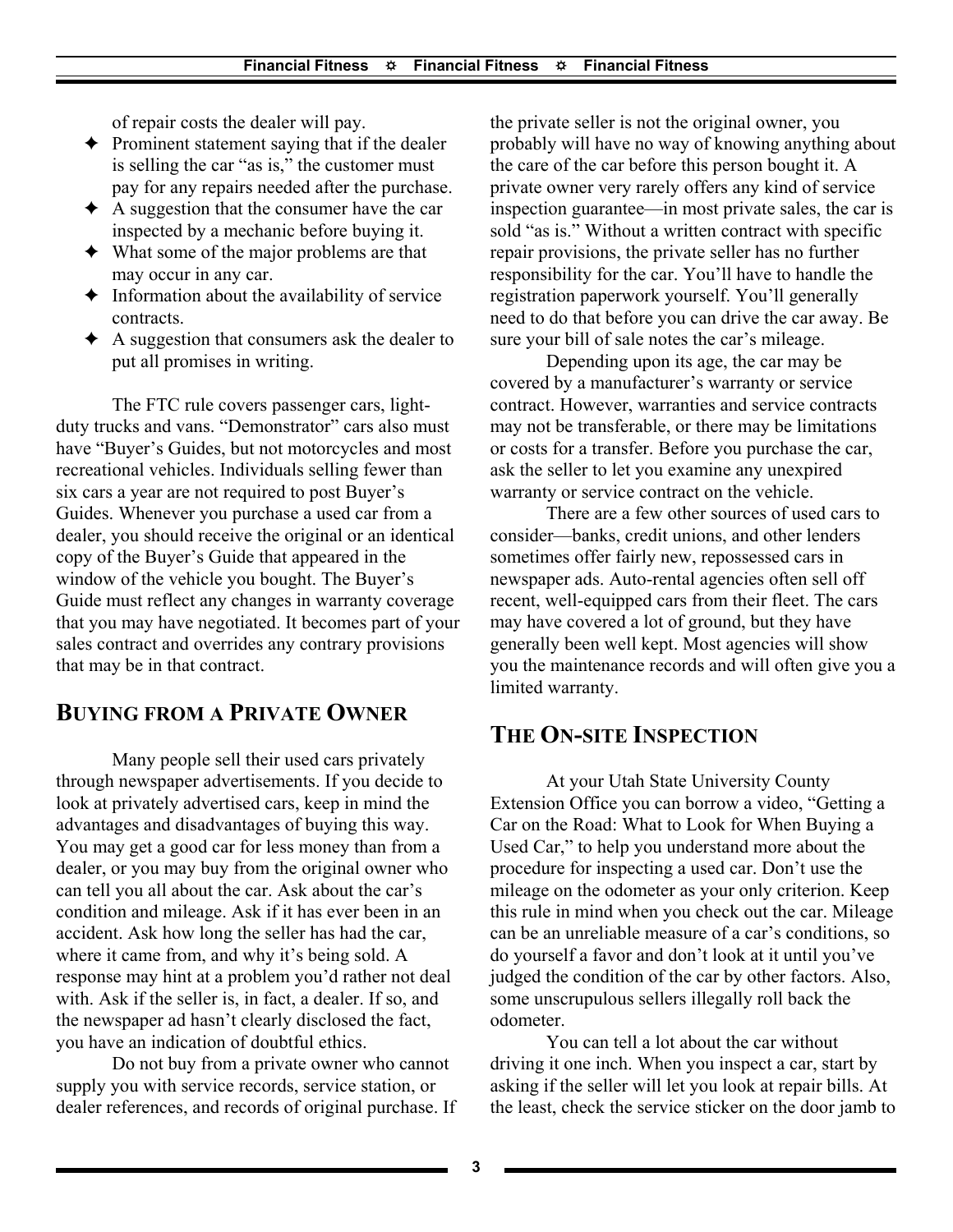see if the car has been maintained diligently. The older the car, the more important the inspection. Take a friend along to help. Do your checking on a clear day; rain, darkness, or even the glare of a car lot's lights can mask some symptoms of trouble. When you see a car that meets your year, make, and model requirements, here's what to look for:

**Fluids.** When the engine is cold, check the radiator to be sure the coolant isn't rusty. In cars with

an automatic transmission, be sure the transmission fluid is pinkish and smells a bit like chestnuts; dark brown,



odorous fluid indicates trouble.

**Leaks.** Look on the ground or pavement under the car for dark stains or puddles. Check the car's under side; wet, oily stains on the engine or transmission indicate trouble. Look for greenishwhite stains on the radiator; those indicate pinholes. Watch for leaks or stains around the brake cylinders, the brake hoses, the valve-cover gaskets, and other engine parts.

**Body.** While you're looking under the car, check the frame for fresh welds or heat-discolored areas. With old cars, look, for fresh undercoating. Topside, take note of body panels that don't quite match the color of the rest of the car, or fresh paint on a car less than about 3 years old. These signs all suggest that the car may have been in an accident; be sure there's no structural damage, if the car otherwise seems like a good buy. Remember, a good body shop can make an old clunker look like new—look beneath the paint and polish to be sure the car body is sound and original.

**Rust, if unchecked, is automotive cancer.** Look for visible rust in the wheel wells, the rocker panels beneath the doors, the door edges, and the trunk floor and lid. Check for rusted-through spots on the frame. Lift carpeting and the trunk mat to check the sheet metal underneath. Blistered or flaking paint also hints at rust.

**Tires.** Worn-away treads on a "low-mileage" car can mean the odometer has been rolled back or disconnected. Uneven wear suggests an accident or an alignment problem. Don't forget to check the spare, and be sure all the gear for tire-changing is in the car.

**Suspension.** Push and pull on the top of each front wheel. If the wheel moves or clunks, the suspension joints or bearings are apt to be badly worn. Bear down on each fender with your body weight, or step on the corners of the bumpers, then release quickly. If the car bounces up and down more than once, new shock absorbers may be needed.

From about 10 feet behind the car, take a look at the back end. If one side is lower than the other, one of the springs or suspension mounts may need a fairly expensive repair. Check the end of the tail pipe. Black, gummy soot in the tail pipe may mean worn rings or bad valves (that is, an oil-burning engine), and expensive repairs later on. A low front end, seen from the car's side, indicates a similar problem.

**Interior.** Look for traces of water leaks in the trunk and passenger space, and around the windshield and rear window. Sniff a few times—a musty odor can also betray leaks. If it has rained recently, run your hand over the carpeting to detect damp spots. If a trunk floor has deep depressions at the sides, work a hand down into the hollow to check for puddles.

**Try out all the interior hardware**—Window controls, safety belts, seat adjustments, and the like. Examine doors, windows, and trunk lid for close fit and ease of opening and closing. These are signs of a well-made and well-kept car. Turn on the ignition and check the oil light, wipers, washers, radio, heater, airconditioner, and any other gauges, controls, and accessories. Check the seats for comfort, sagging springs, and tears. Move the front seat back and forth to various positions to be sure it locks in place each time. Switch on the lights and signals while your friend watches to see that they work. Inspect the rubber pedal covers; they shouldn't be heavily worn or brand-new on a low-mileage car.

#### **THE ROAD TEST**

If the car still looks good, it's time to take a test drive. Here's what to check:

**Steering.** Unlock the steering wheel before your turn on the ignition. The wheel should not have more than 2 inches of play. Try turning at various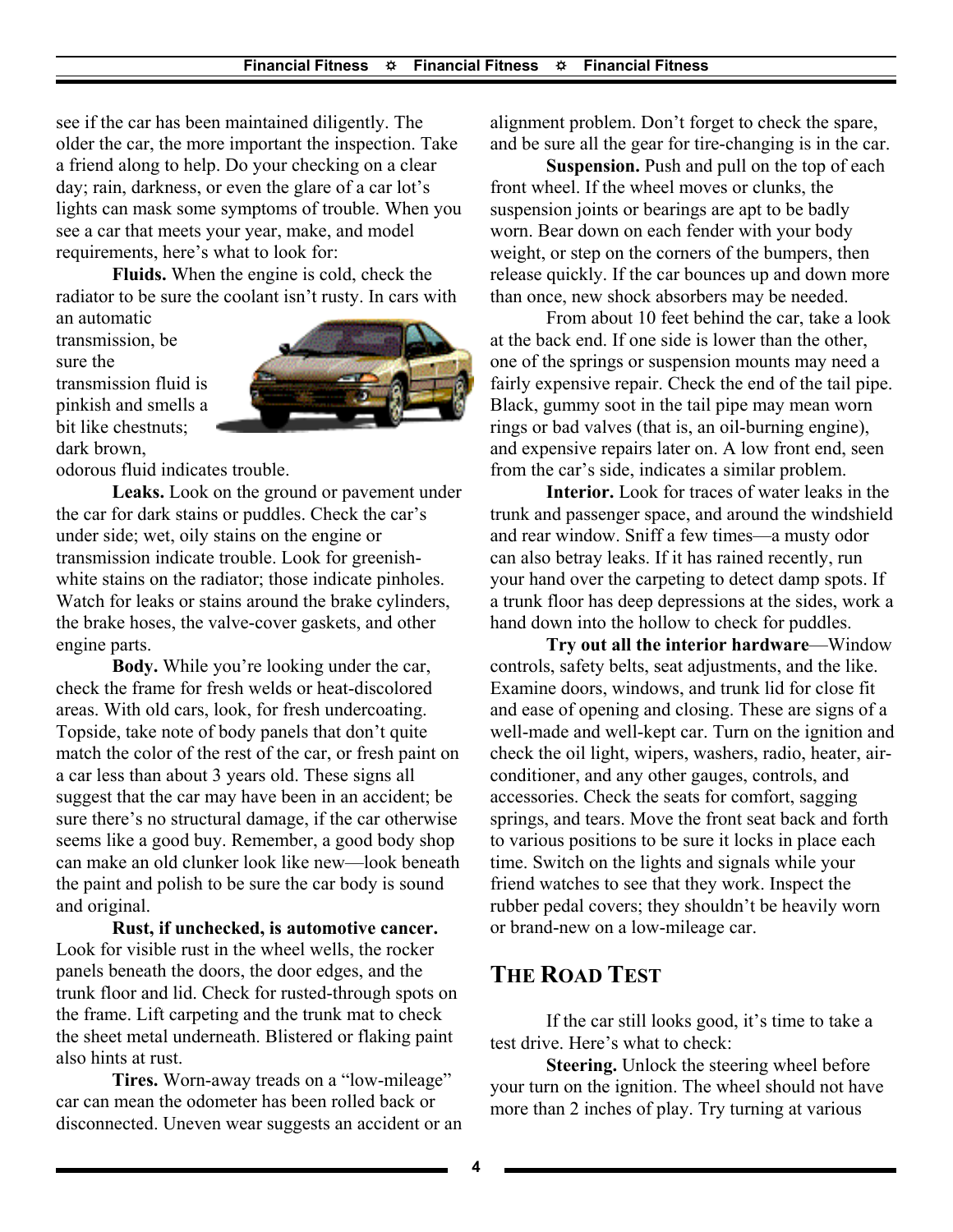speeds. If there is too much sway, stiffness, or a "clunking" noise when you turn the wheel, better have the front end checked—and have the seller replace the front shock absorbers. As you drive, see if the car steers precisely, without play or vibration.

**Engine.** The car should start easily and pick up smoothly, without skipping, hesitation, bucking, or undue noise. It should keep up with freeway traffic as it goes up grades in top gear. An engine that knocks or pings may simply need higher-octane fuel or a tune-up. Then again, it may need much more. Clicks like castanets from the upper part of the engine suggest valve problems.

**Transmission.** It should work smoothly and quietly in reverse and all forward gears, and it shouldn't slip as you drive. A manual clutch shouldn't grab suddenly and make the car buck or jerk. As you let out the pedal, the clutch should start to engage near its floored position.

**Brakes.** Apply these firmly on a deserted road at 45 mph, but don't lock the wheels. The car should stop quickly, evenly, and in a straight line in each of three successive stops, and the brakes shouldn't vibrate or grab. Now pull over and step firmly on the brake pedal for about 30 seconds. If it feels spongy or continues to sink, the brake system may be leaking.

**Alignment**. Drive straight ahead, through a puddle if possible, and with your friend outside and watching from behind. The front and rear wheels should move precisely in line. A car that moves slightly crabwise is apt to have a frame bent in an accident. Reject it.

**Oil use.** After the engine has warmed, drive at highway speed and take your foot off the accelerator for a few seconds. Then press down hard as your friend watches the exhaust. Blue smoke means burning oil, a warning of expensive repairs. Billowy white smoke, especially on a warm day, indicates that water is getting into the combustion chambers, probably from a crack in the engine or cylinder head. (But white vapor when first starting in cold weather is perfectly normal. At any time, black smoke generally means that the carburetor needs adjustment.)

**Handling, noise, comfort**. Drive at 30 to 40 mph over a bumpy road. Is the ride comfortable? Does the car steer poorly, hop to one side, squeak, or rattle? If so, the suspension may need attention. Stop, get out, and listen beside the car as it idles. Sputtering sounds from underneath indicate leaks in the muffler, the exhaust pipes, or the manifold.

If the car still looks promising, it's time to get a professional opinion. Some sellers will permit you to take the car to an independent mechanic. Others will want you to bring an independent mechanic to where the car is located. If you do not already have a mechanic you rely on, ask someone who knows about cars for the names of competent, reputable mechanics. You can also find mechanics through advertisements, car repair establishments, automobile associations, and auto diagnostic centers in your community.

If undetected problems show up, have your mechanic give you a written estimate of repairs for possible bargaining leverage with the seller. Make sure that a seller who promises to make repairs instead of lowering the price puts the promise in writing—and don't sign anything until the work is done.

#### **SHOP FOR FINANCING**

Take as much care in finding the best, most advantageous place to finance your purchase as you do in selecting the vehicle itself. Take the seller's proposed purchase and finance contract, not signed by you, to a couple of banks, a credit union, and a finance company to find out the differences that do exist in the financing industry.

Have a loan officer at each institution fill out a proposed finance contract. Compare all the figures on each proposal: the sales price, the down payment required, the amount of the loan, the interest rate (stated or annual percentage rate), the number of monthly payments, how, when, and where payments have to be made, and the total contract amount— that is, the amount of the loan plus the total amount of the interest. For example, if you buy a car for \$2,000 and make a down payment of \$500, you will have to pay loan interest on the \$1,500 balance. The total interest and other charges added to the original sales price, will show the amount you are actually going to pay for the car.